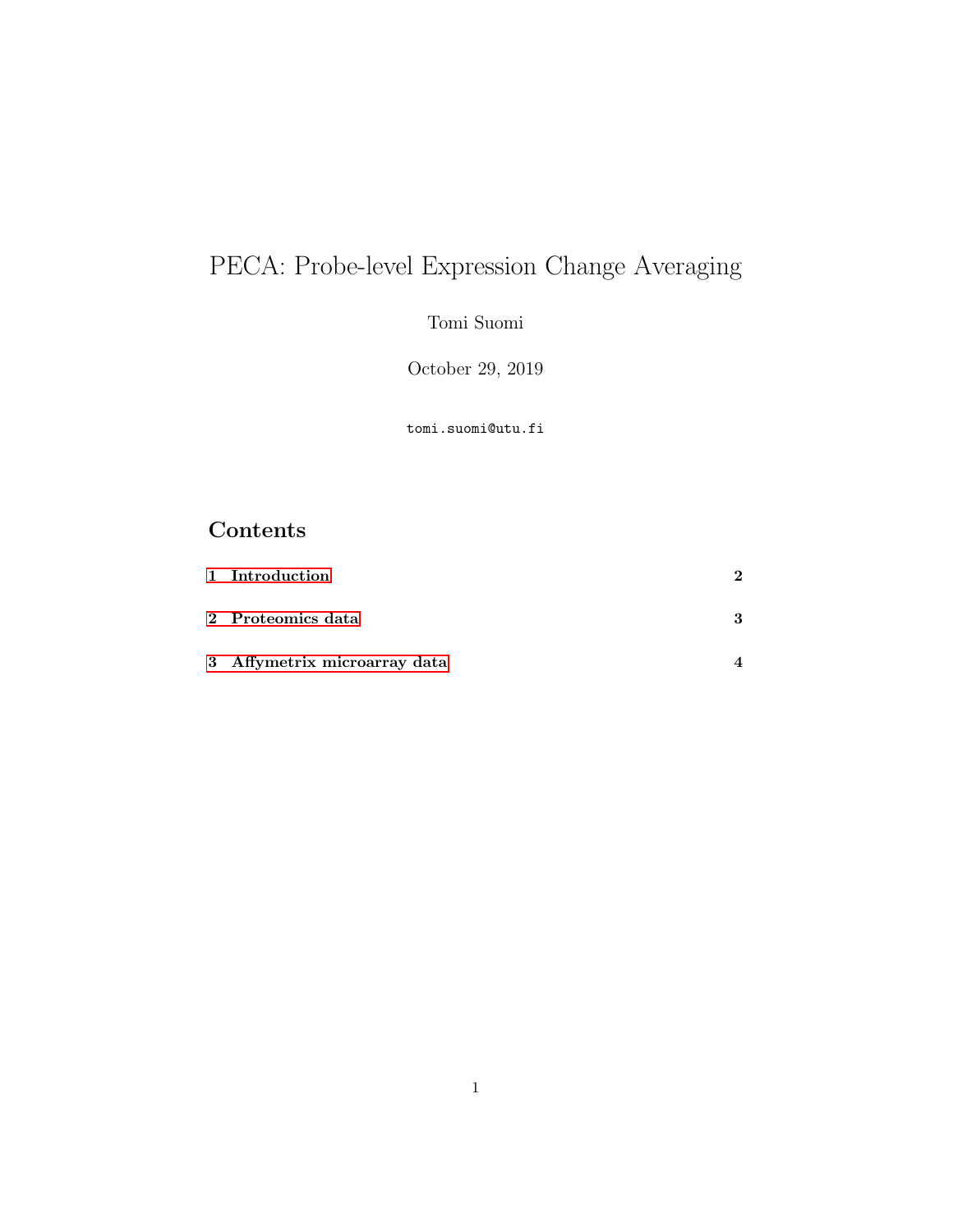#### <span id="page-1-0"></span>1 Introduction

PECA determines differential gene/protein expression using directly the probe/peptidelevel measurements from Affymetrix gene expression microarrays or proteomic datasets, instead of the common practice of using pre-calculated gene/proteinlevel values. An expression change between two groups of samples is first calculated for each measured probe/peptide. The gene/protein-level expression changes are then defined as medians over the probe/peptide-level changes. This is illustrated in fig [1.](#page-1-1) For more details about the probe-level expression change averaging (PECA) procedure, see Elo et al. (2005), Laajala et al. (2009) and Suomi et al. (2015).



<span id="page-1-1"></span>Figure 1: Probe-level expression change averaging.

PECA calculates the probe/peptide-level expression changes using the ordinary or modified t-statistic. The ordinary t-statistic is calculated using the function rowttests in the Bioconductor genefilter package. The modified t-statistic is calculated using the linear modeling approach in the Bioconductor limma package. Both paired and unpaired tests are supported.

The significance of an expression change is determined based on the analytical p-value of the gene-level test statistic. Unadjusted p-values are reported along with the corresponding p-values looked up from beta distribution taking into account the number of probes/peptide per gene/protein. The quality control and filtering of the data (e.g. based on low intensity or probe specificity) is left to the user.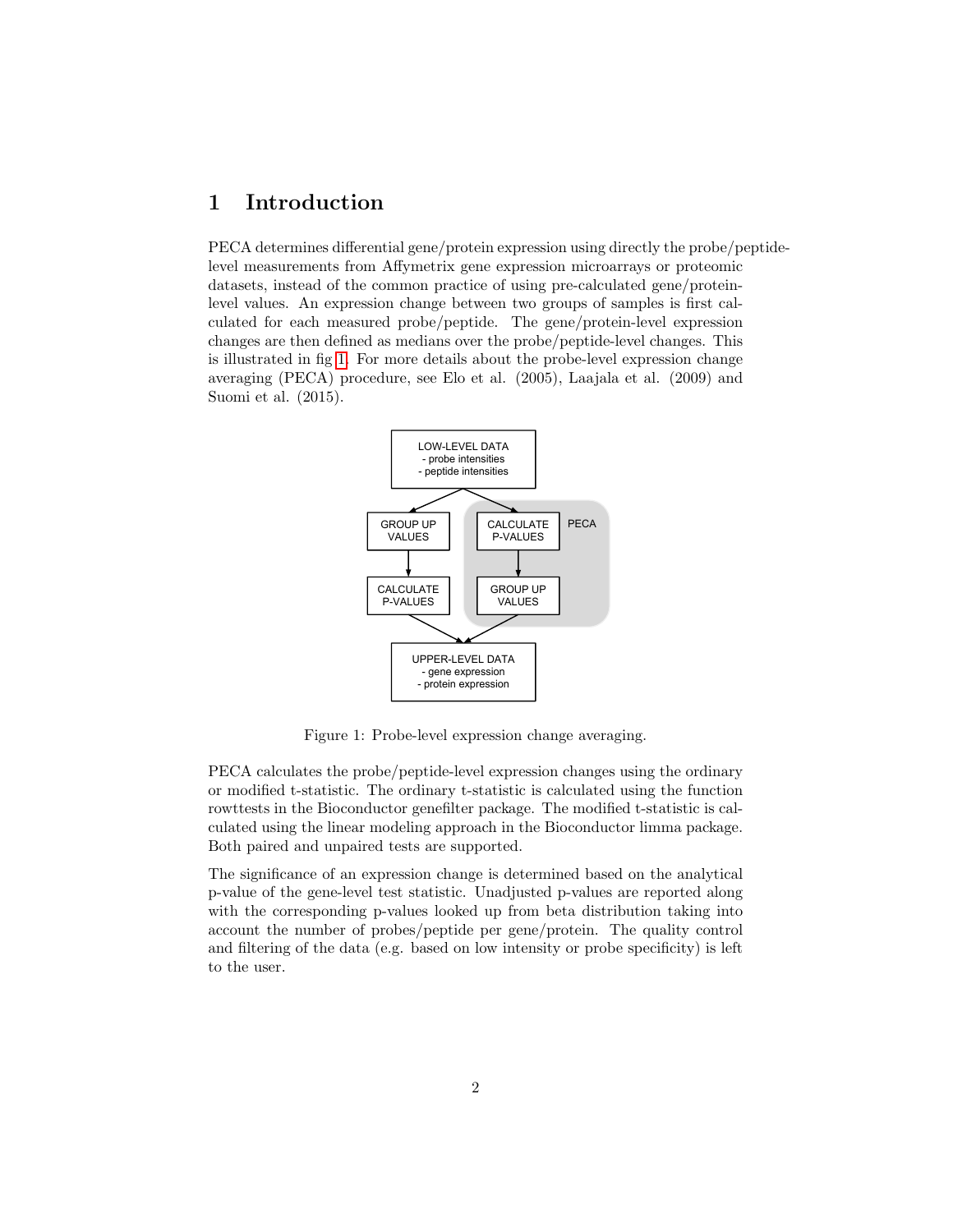## <span id="page-2-0"></span>2 Proteomics data

This is an example of tab-separated text file being used as an input. First row of the file contains the column names, which can be later used to select the sample groups for comparison (here from A1 to B3). First column should always contain the id (e.g. UniProt Accession) for which the results are summarized for. Also the column names should not start with a number or contain any special letters.

```
> filePath <- system.file("extdata", "peptides.tsv", package="PECA")
> data <- read.csv(file=filePath, sep="\t")
> head(data)
```

|                | Accession | Sequence                | A1                                                                | A2 | A3 | B <sub>1</sub> |
|----------------|-----------|-------------------------|-------------------------------------------------------------------|----|----|----------------|
| 1              |           |                         | P00890 AIGVLPQLIIDR 473957.7045 797849.8423 889740.345 814284.358 |    |    |                |
| $\overline{2}$ |           |                         | P00890 AIGVLPQLIIDR 2938.4231 2624.9122 4251.228 10801.785        |    |    |                |
| 3              |           |                         | P00890 AIGVLPQLIIDR 523.6715 267.5509 1114.278 5234.959           |    |    |                |
| 4              | P00890    |                         | ALSADLAAR 1088987.8817 752050.9742 619136.168 934525.787          |    |    |                |
| 5              |           |                         | P00890 ANQEVLEWLFK 105059.5950 66372.1954 158287.020 207838.534   |    |    |                |
| 6              |           |                         | P00890 ANQEVLEWLFK 2106.2001 5952.6551 4077.048 16127.419         |    |    |                |
|                | B2        | B <sub>3</sub>          |                                                                   |    |    |                |
|                |           | 1 898365.633 789901.918 |                                                                   |    |    |                |
|                |           | 2 18419.565 15483.544   |                                                                   |    |    |                |
| 3              | 4311.213  | 2235.556                |                                                                   |    |    |                |
|                |           | 4 750771.408 832069.894 |                                                                   |    |    |                |
|                |           | 5 151461.468 300008.469 |                                                                   |    |    |                |
| 6              | 9989.237  | 6234,200                |                                                                   |    |    |                |

PECA can be run by loading the package and setting the sample names of groups to be compared. These should match the column names in the input text file. After this the PECA tsv function can be called using the input file path and groups as parameters. Note that the sample names provided by user are used to subset the data so that the input file may contain more columns (e.g. samples or other information) than those used for comparison.

```
> library(PECA)
> group1 <- c("A1", "A2", "A3")
> group2 <- c("B1", "B2", "B3")
> results <- PECA_tsv(filePath, group1, group2)
```
Results can then be viewed, stored to disk, or processed further using R.

> head(results)

slr t score n p p.fdr P00890 -0.4740294 -1.3423222 0.2506136 34 0.0008385463 0.01048183